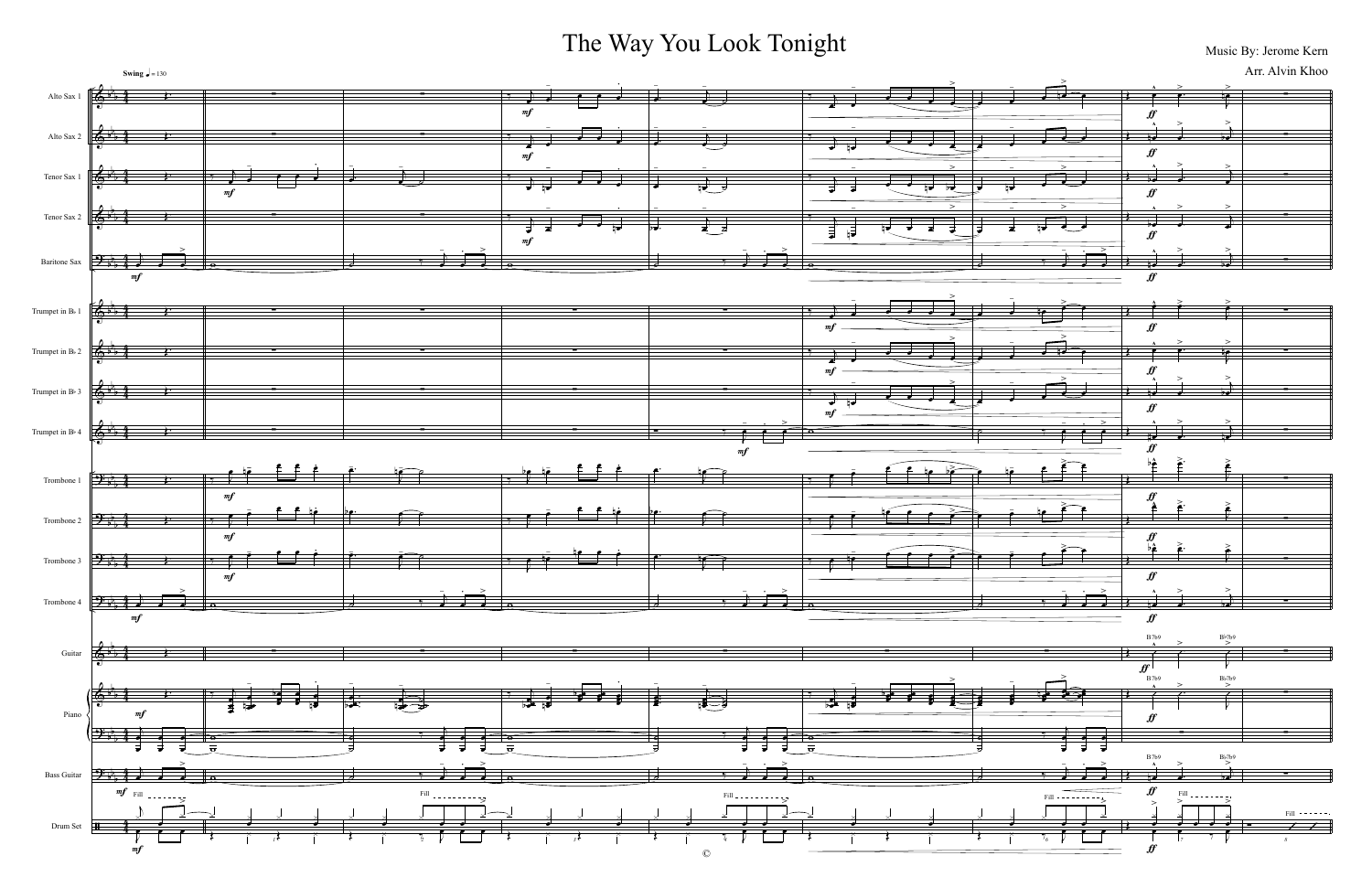The Way You Look Tonight

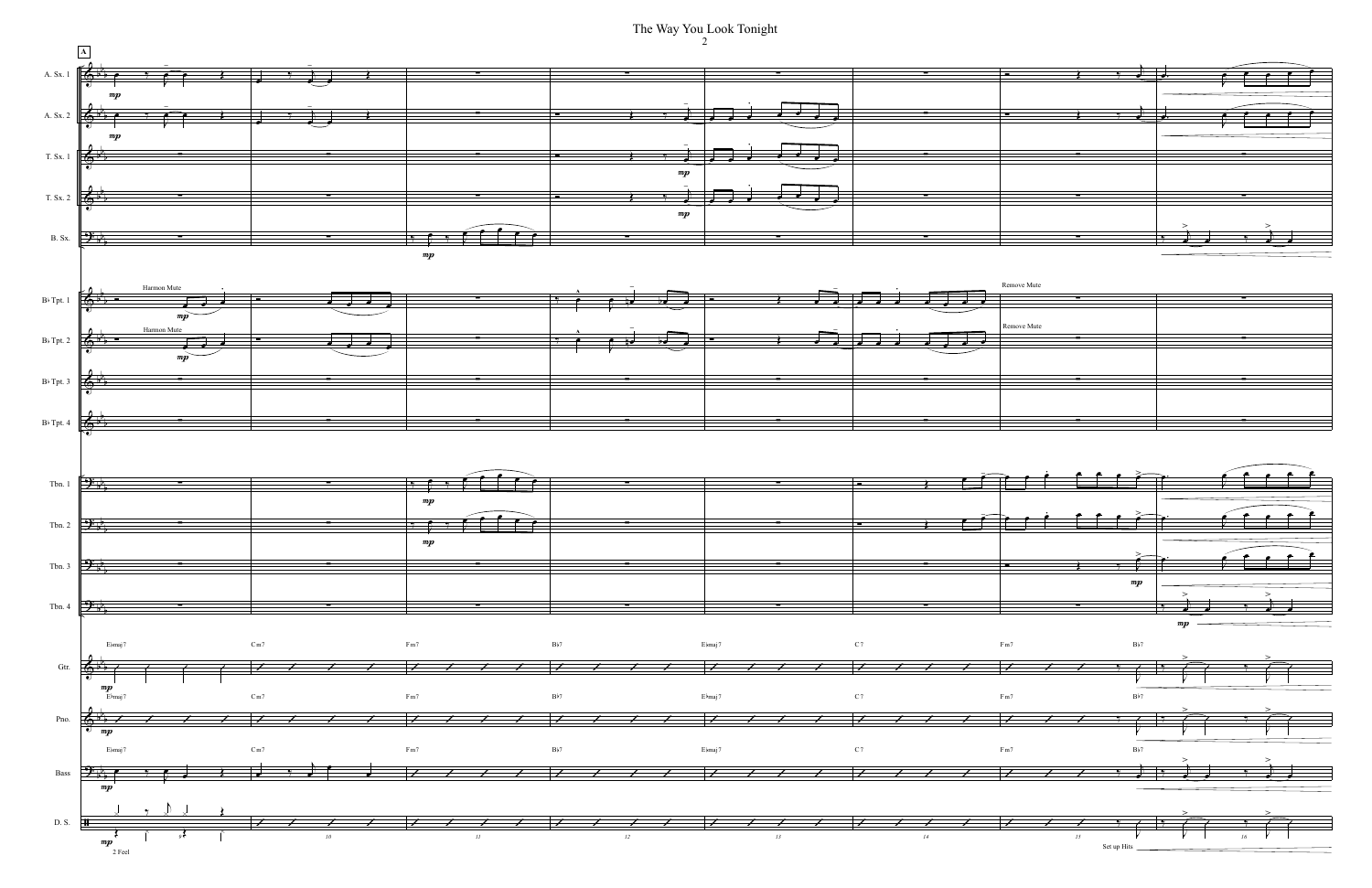The Way You Look Tonight  $\frac{3}{3}$ 

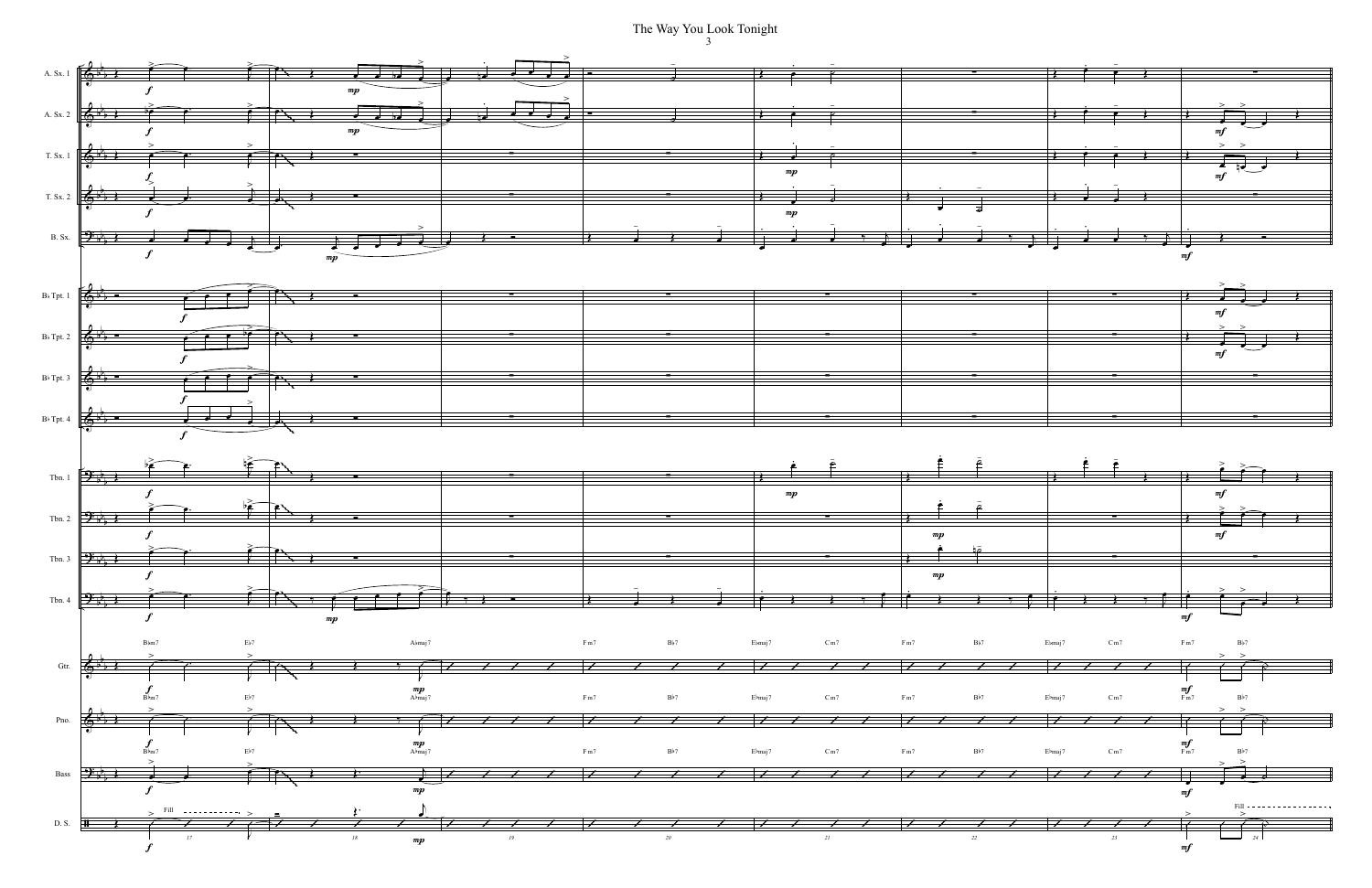The Way You Look Tonight  $\overline{4}$